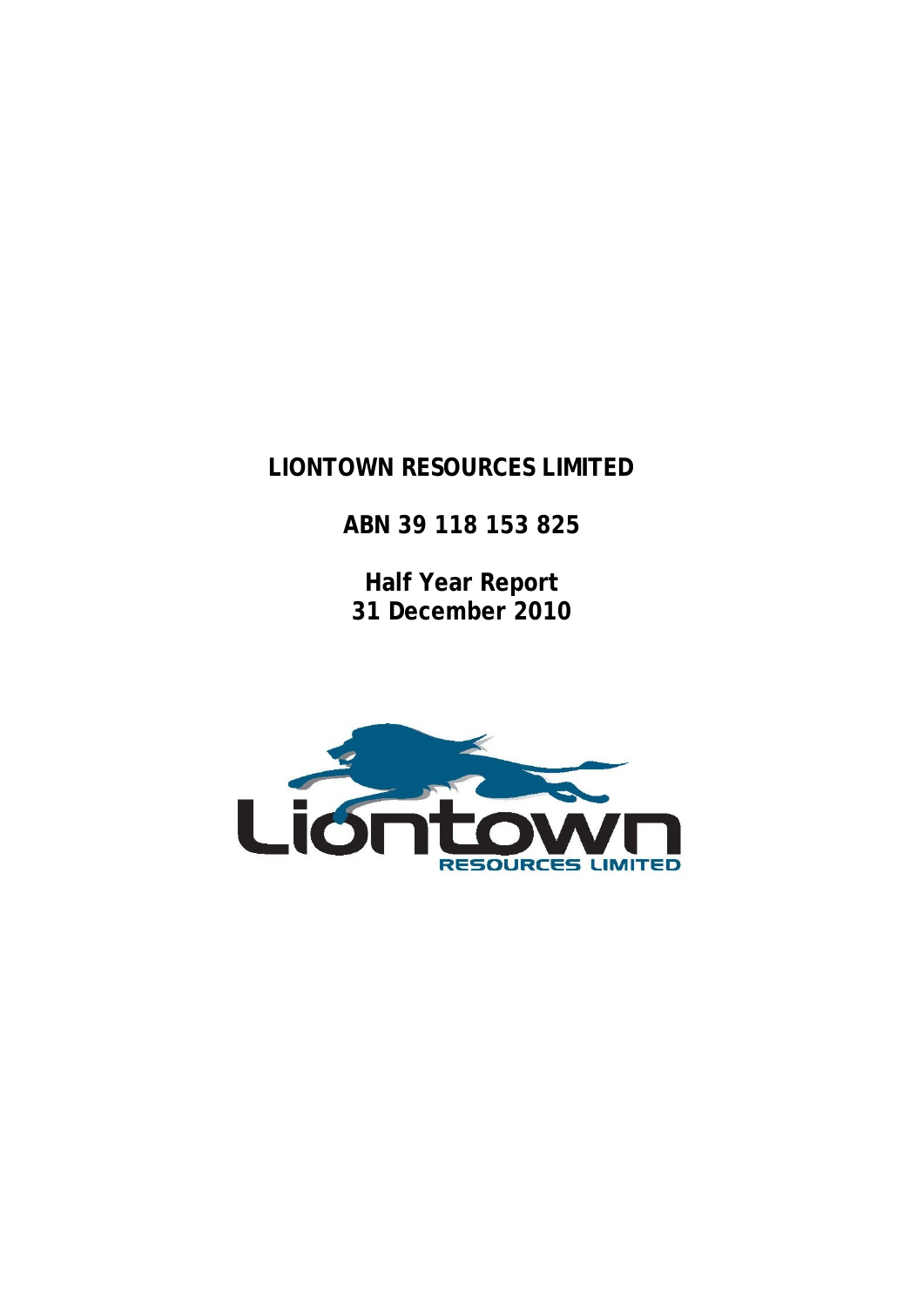| Contents                                         | Page            |
|--------------------------------------------------|-----------------|
| Directors' Report                                | 3               |
| Auditor's Independence Declaration               | 5               |
| Condensed Statement of Comprehensive Income      | 6               |
| <b>Condensed Statement of Financial Position</b> | 7               |
| Condensed Statement of Changes in Equity         | 8               |
| <b>Condensed Statement of Cash Flows</b>         | 9               |
| Notes to the Financial Statements                | 10 <sup>°</sup> |
| Directors' Declaration                           | 14              |
| Independent Auditor's Review Report              | 15              |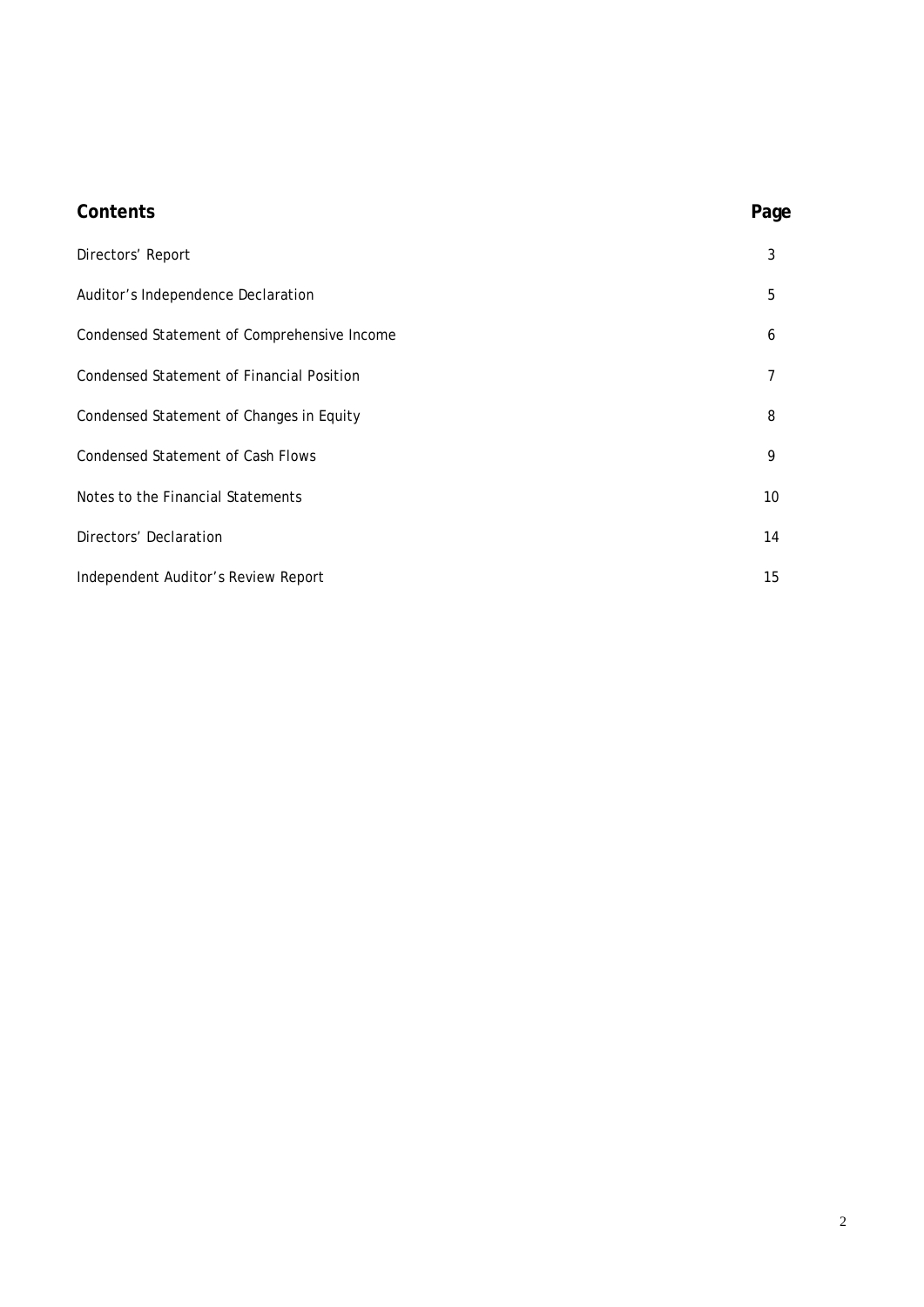## Liontown Resources Limited **Directors' Report**

#### **For the half year ended 31 December 2010**

#### **DIRECTORS' REPORT**

Your directors submit the financial report of the Company for the half year ended 31 December 2010. In compliance with the provisions of the Corporations Act 2001, the directors report as follows:

#### **Directors**

The names of directors who held office during or since the end of the half year and until the date of this report are as below. Directors were in office for this entire period unless otherwise stated.

| Timothy R B Goyder | Chairman                 |
|--------------------|--------------------------|
| David R Richards   | <b>Managing Director</b> |
| Douglas A Jones    | Non-executive Director   |
| Vince P Gauci      | Non-executive Director   |
| Anthony W Kiernan  | Non-executive Director   |
| Craig R Williams   | Non-executive Director   |

#### **REVIEW OF OPERATIONS**

#### **Mount Windsor Volcanics Project and Panhandle Project, North Queensland**

Liontown Resources continued to focus on the North Queensland region with the exploration programs undertaken on the Mt Windsor Joint Venture Project (MWJVP) and wholly owned Panhandle Project. At MWJVP, IP geophysical surveys completed by JV Manager Ramelius Resources identified a number of targets which were tested by deep diamond drilling. Whilst no significant assays for precious metals have yet been recorded from the drilling, extensive zones of alteration were intersected indicating potential for mineralised systems. Further drilling is planned after the end of the wet season.

Reconnaissance work on the Panhandle Project has confirmed results of previous explorers and follow up mapping, soil sampling and geophysical interpretations indicate extensive alteration systems that may be related to gold mineralisation.

#### **Jubilee Reef Project, Northern Tanzania**

Liontown has entered into an agreement with Canadian listed Currie Rose Resources Inc to earn up to 75% equity in the Jubilee Reef Project in two stages by first drilling 15,000 metres by December 2013 to earn 51% and then advancing it through to completion of a Definitive Feasibility Study to earn an additional 24% interest.

The Jubilee Reef Joint Venture Project comprises a 60km<sup>2</sup> tenement package located in the Lake Victoria Goldfield of northern Tanzania which includes several multi-million ounce gold deposits including Bulyanhulu and Geita.

The Jubilee Reef Project has a number of drill ready targets including multiple zones of high order gold anomalism and ore grade drill intersections which remain open at depth and along strike. These targets will form the basis of a 5,000 metre drilling program in mid 2011.

#### **EVENTS SUBSEQUENT TO REPORTING DATE**

There were no events subsequent to reporting date.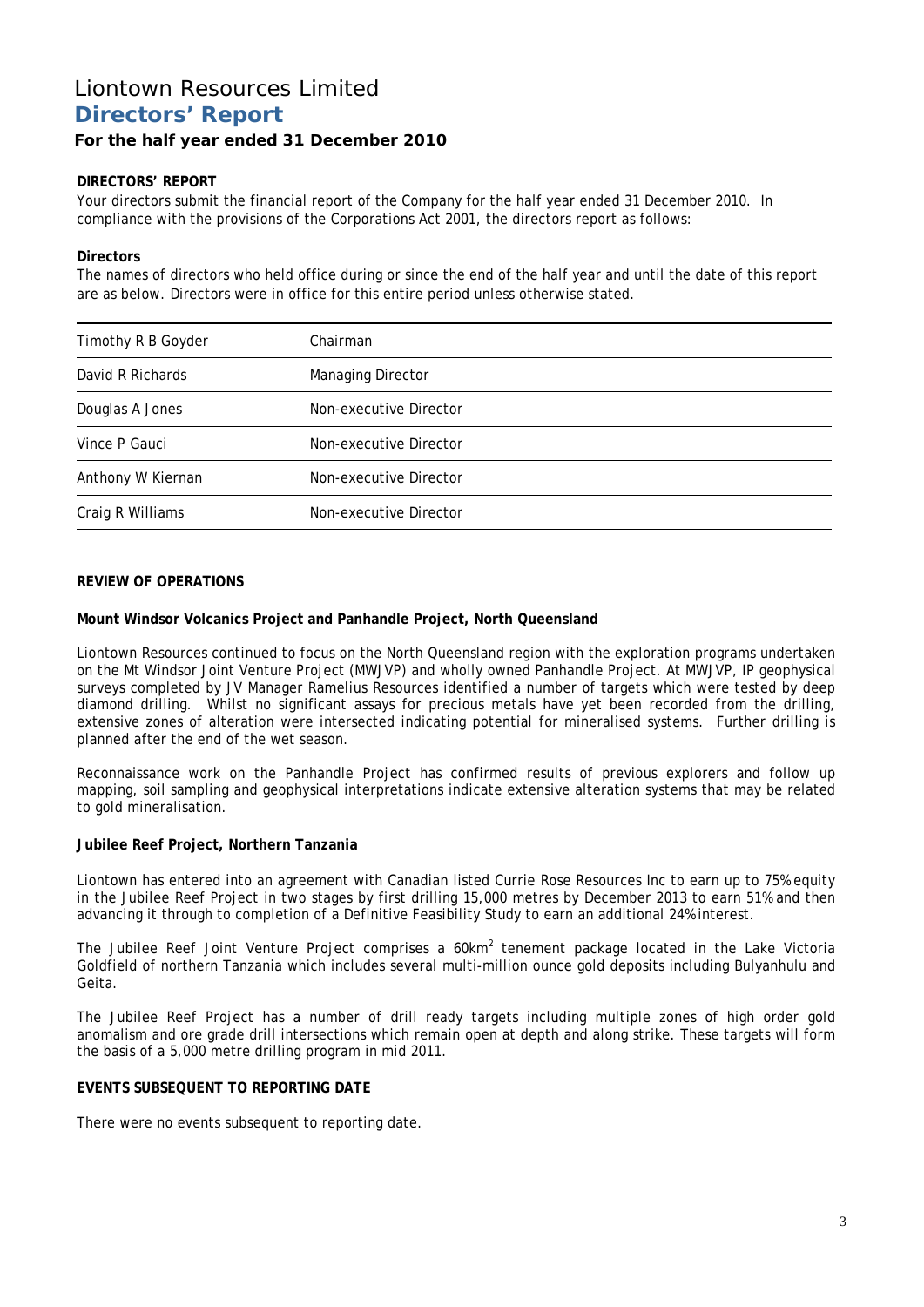## Liontown Resources Limited **Directors' Report**

## **For the half year ended 31 December 2010**

### **AUDITOR'S INDEPENDENCE DECLARATION**

Section 307C of the Corporations Act 2001 requires our auditors, HLB Mann Judd, to provide the directors of the company with an Independence Declaration in relation to the review of the half-year financial report. This Independence Declaration is set out on page 5 and forms part of this directors' report for the half-year ended 31 December 2010.

This report is signed in accordance with a resolution of the Board of Directors made pursuant to s.306(3) of the Corporations Act 2001.

David Adresdes

David Richards Managing Director

Dated at Perth this 16<sup>th</sup> day of March 2011.

The information in this report that relates to Exploration Results is based on information compiled by Mr David Richards, a full time employee of Liontown Resources Limited, who is a Member of the Australian Institute of Geoscientists. Mr Richards has sufficient experience in the field of activity being reported to qualify as a Competent Person as defined in the 2004 edition of the Australasian Code for Reporting of Exploration Results, Minerals Resources and Ore Reserves, and consents to the release of information in the form and context in which it appears here.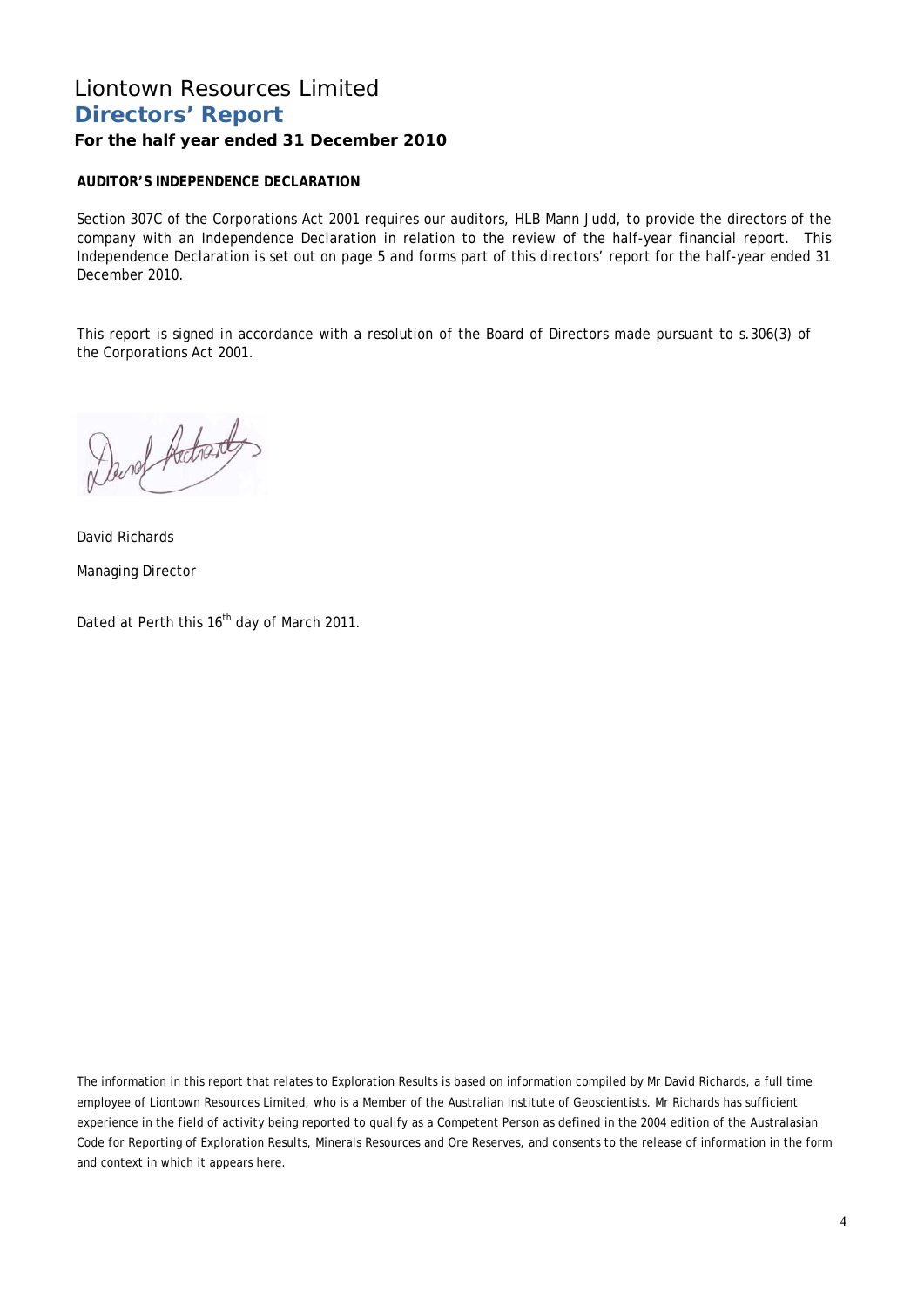

## **AUDITOR'S INDEPENDENCE DECLARATION**

As lead auditor for the review of the financial report of Liontown Resources Limited for the half-year ended 31 December 2010, I declare that to the best of my knowledge and belief, there have been no contraventions of:

- a) the auditor independence requirements of the *Corporations Act 2001* in relation to the review; and
- b) any applicable code of professional conduct in relation to the review.

**Perth, Western Australia L DI GIALLONARDO**<br>16 March 2011 **Contrary Contrary Partner. HI B Mann.** 

Siallonnes.

**Partner, HLB Mann Judd**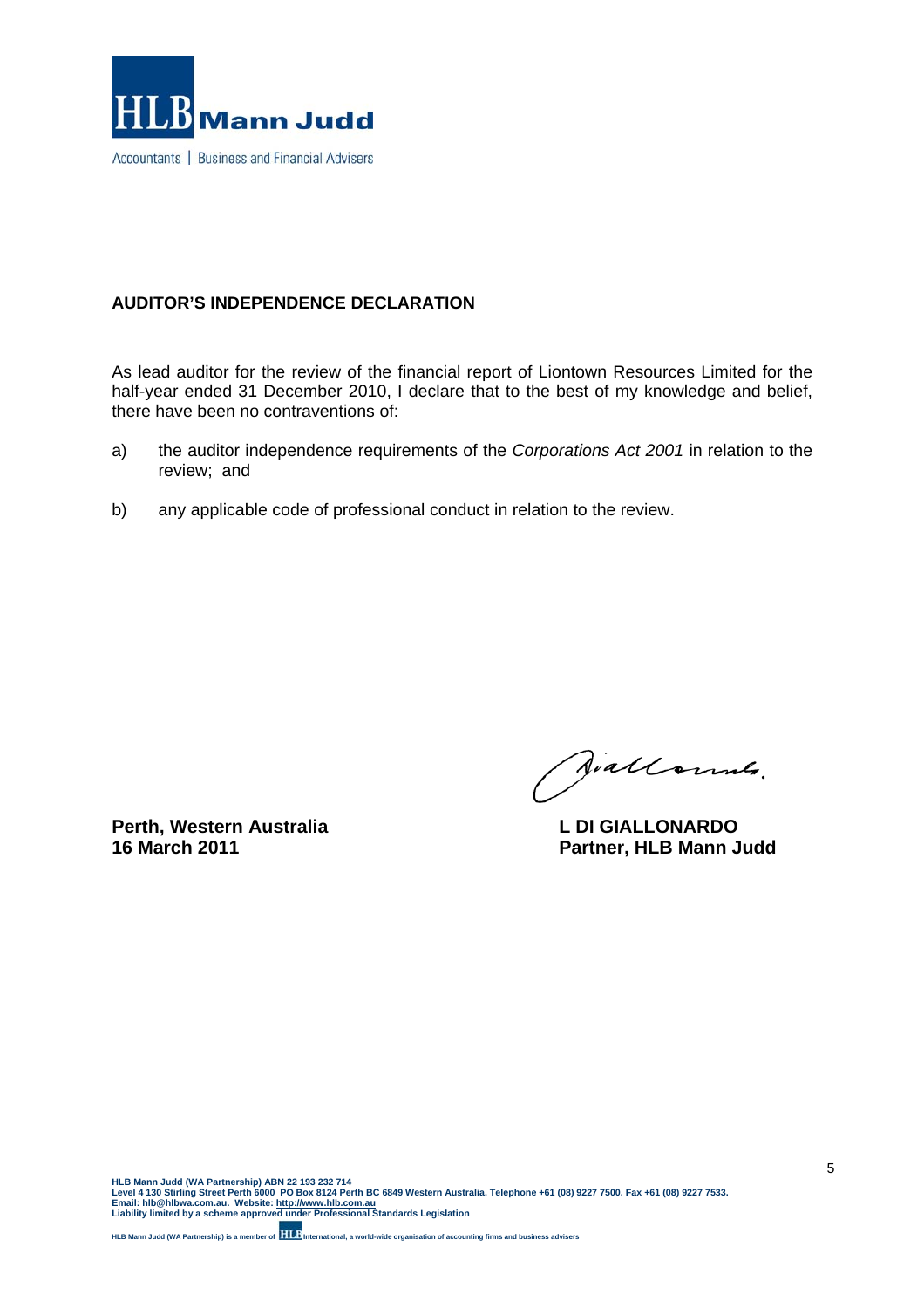# Liontown Resources Limited **Condensed Statement of Comprehensive Income**

**For the half year ended 31 December 2010** 

| <b>Note</b>    | 31 December<br>2010 | 31 December<br>2009<br>\$ |
|----------------|---------------------|---------------------------|
|                |                     |                           |
| 3a             |                     | 1,141,713                 |
| 3 <sub>b</sub> | 64,818              | 21,133                    |
|                | (211, 334)          | (14, 618)                 |
| 3c             | (540, 951)          | (373, 344)                |
|                | (687, 467)          | 774,884                   |
|                |                     |                           |
|                | (687, 467)          | 774,884                   |
|                |                     |                           |
|                | (687, 467)          | 774,884                   |
|                | (0.003)             | 0.004                     |
|                |                     | \$                        |

.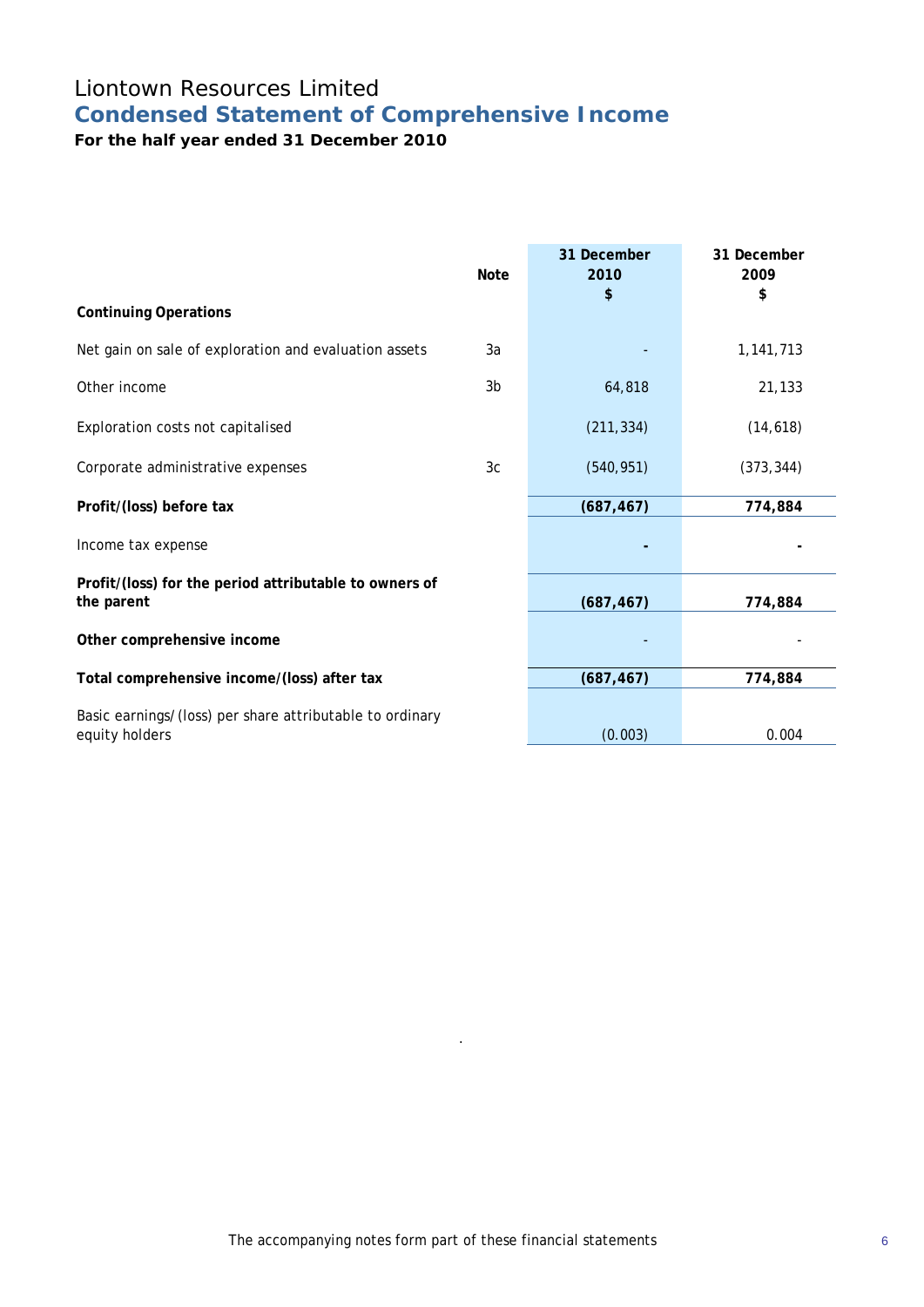## Liontown Resources Limited **Condensed Statement of Financial Position**

## **As at 31 December 2010**

|                                        | <b>Note</b> | 31 December    | 30 June        |
|----------------------------------------|-------------|----------------|----------------|
|                                        |             | 2010           | 2010           |
| <b>Current assets</b>                  |             | \$             | \$             |
| Cash and cash equivalents              |             | 2,179,201      | 3,118,759      |
| Trade and other receivables            |             | 135,517        | 44,700         |
| <b>Total current assets</b>            |             | 2,314,718      | 3, 163, 459    |
|                                        |             |                |                |
| Non-current assets                     |             |                |                |
| Financial assets                       |             | 51,721         | 50,450         |
| Property, plant and equipment          |             | 119,385        | 132,756        |
| Exploration and evaluation expenditure | 4           | 1,265,560      | 925,950        |
| <b>Total non-current assets</b>        |             | 1,436,666      | 1,109,156      |
|                                        |             |                |                |
| <b>Total assets</b>                    |             | 3,751,384      | 4,272,615      |
| <b>Current liabilities</b>             |             |                |                |
| Trade and other payables               |             | 122,543        | 120,639        |
| Employee benefits                      |             | 2,984          | 3,144          |
| <b>Total current liabilities</b>       |             | 125,527        | 123,783        |
|                                        |             |                |                |
| <b>Total liabilities</b>               |             | 125,527        | 123,783        |
|                                        |             |                |                |
| Net assets                             |             | 3,625,857      | 4,148,832      |
|                                        |             |                |                |
| Equity                                 |             |                |                |
| Issued capital                         | 5           | 20,343,846     | 20,280,242     |
| Reserves                               |             | 1,476,873      | 1,375,985      |
| <b>Accumulated losses</b>              |             | (18, 194, 862) | (17, 507, 395) |
| <b>Total equity</b>                    |             | 3,625,857      | 4,148,832      |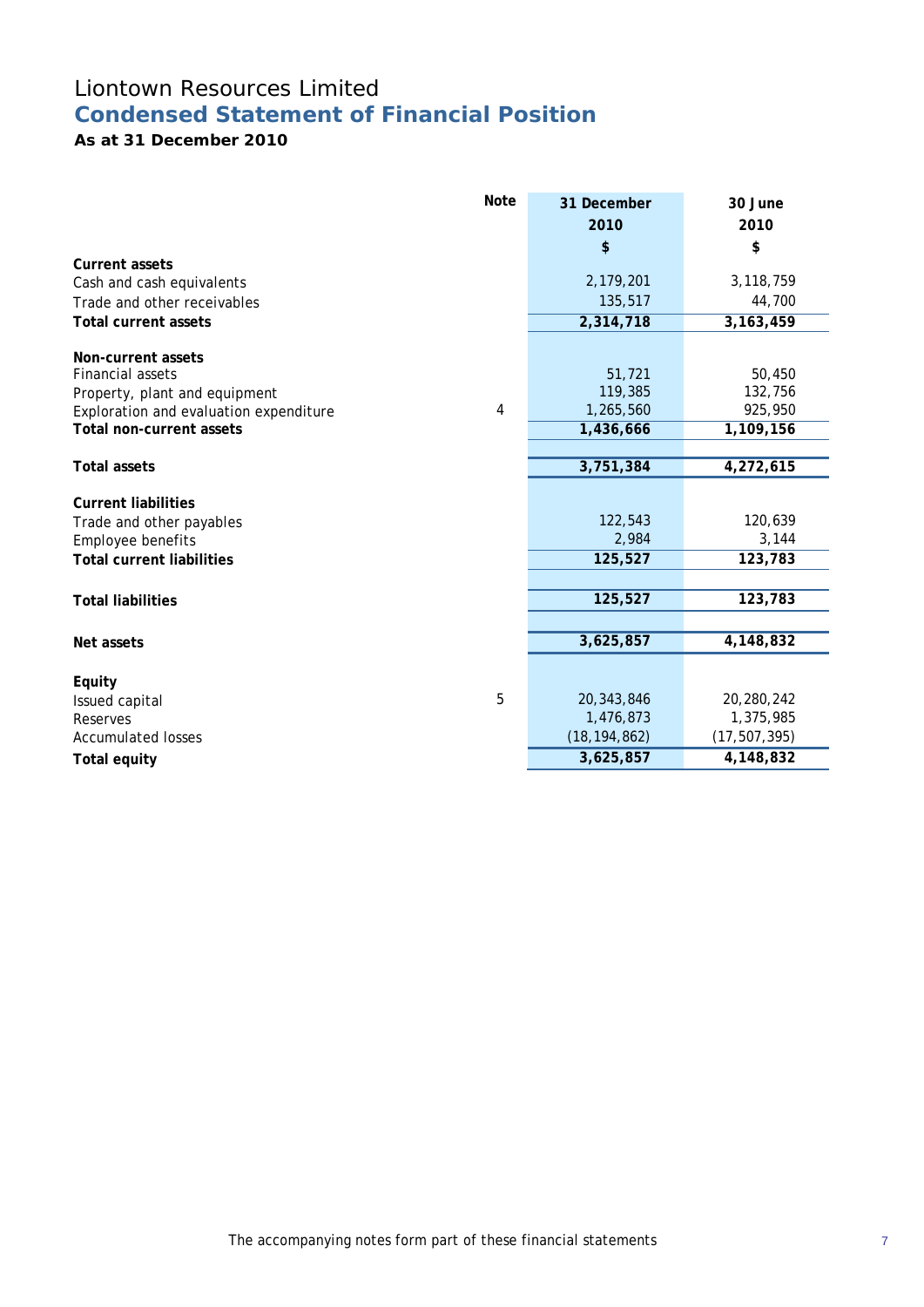## Liontown Resources Limited **Condensed Statement of Changes in Equity**

**For the half year ended 31 December 2010** 

|                                                                                    | Issued capital<br>\$ | Accumulated<br>losses<br>\$ | Share based<br>payments<br>reserve<br>\$ | <b>Total equity</b><br>\$ |
|------------------------------------------------------------------------------------|----------------------|-----------------------------|------------------------------------------|---------------------------|
| Balance at 30 June 2010                                                            | 20,280,242           | (17, 507, 395)              | 1,375,985                                | 4,148,832                 |
| Loss for the period                                                                |                      | (687, 467)                  |                                          | (687, 467)                |
| Total comprehensive loss for the period                                            |                      | (687, 467)                  |                                          | (687, 467)                |
| Issue of shares on acquisition of<br>exploration tenements<br>Share based payments | 63,604               |                             | 100,888                                  | 63,604<br>100,888         |
| Balance at 31 December 2010                                                        | 20,343,846           | (18, 194, 862)              | 1,476,873                                | 3,625,857                 |
|                                                                                    | Issued capital<br>\$ | Accumulated<br>losses<br>\$ | Share based<br>payments<br>reserve<br>\$ | <b>Total equity</b><br>\$ |
| Balance at 30 June 2009                                                            | 19,200,242           | (17, 818, 360)              | 1,301,618                                | 2,683,500                 |

### Profit for the period and the contract of the period of the period of the contract of the 774,884 and the 774,884

### **Total comprehensive income for the period - 774,884 - 774,884**

Share issue- in lieu of non-executive directors accrued wages and superannuation 130,000 **- -** 130,000

Share placement (net after costs) 950,000 - - 950,000

**Share based payments 1988** 67,477 67,477 67,477 67,477 67,477 67,477 67,477 67,477 67,477 67,477 67,477 67,477 67,477 67,477 67,477 67,477 67,477 67,477 67,477 67,477 67,477 67,477 67,477 67,477 67,477 67,477 67,477 67,

**Balance at 31 December 2009 20,280,242 (17,043,476) 1,369,095 4,605,861**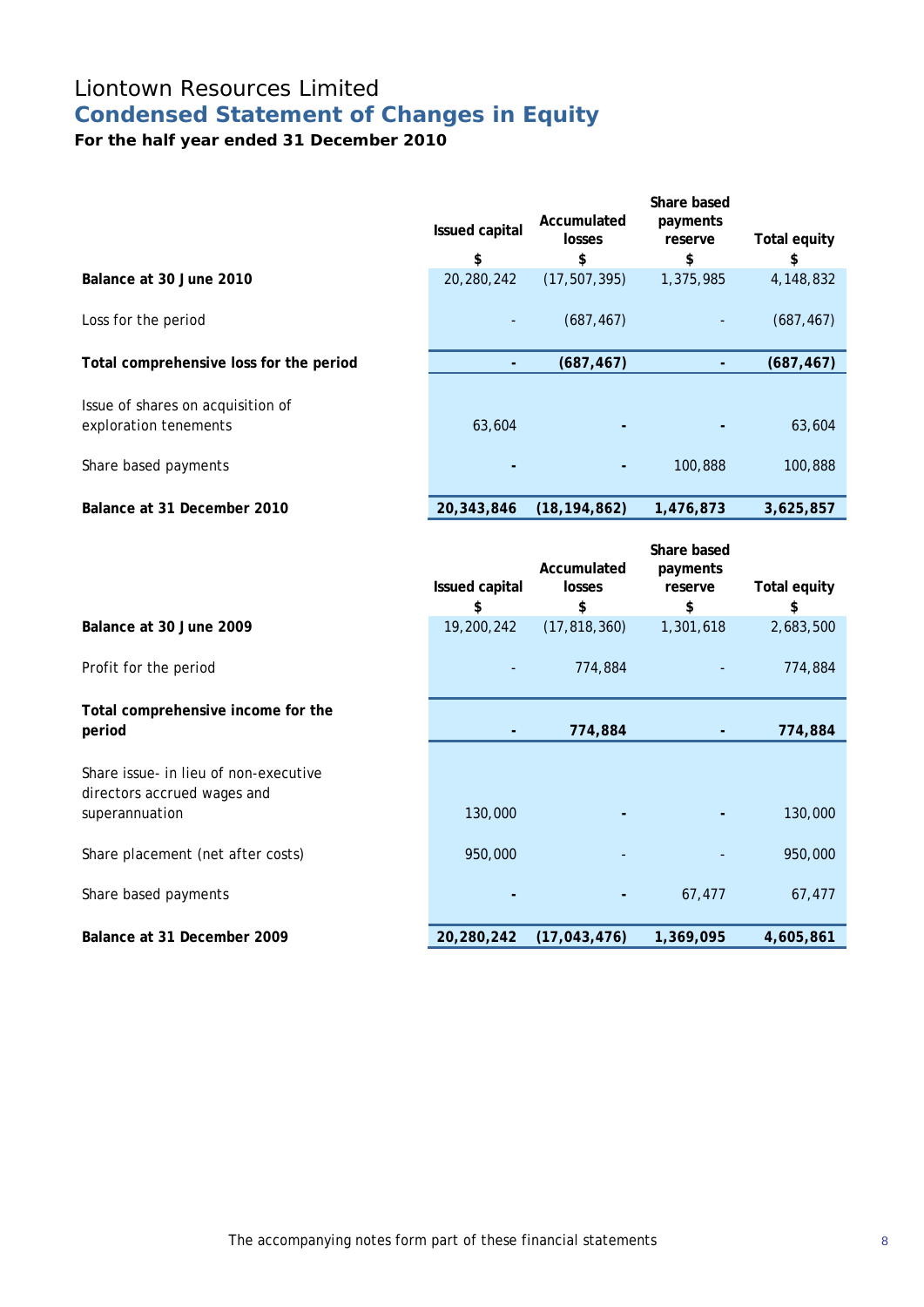# Liontown Resources Limited **Condensed Statement of Cash Flows**

## **For the half year ended 31 December 2010**

|                                                          | 31 December | 31 December |
|----------------------------------------------------------|-------------|-------------|
|                                                          | 2010        | 2009        |
|                                                          | \$          | \$          |
| Cash flows from operating activities                     |             |             |
| Cash paid to suppliers and employees                     | (463, 042)  | (197, 552)  |
| Interest received                                        | 42,335      | 10,083      |
| Other                                                    | (24, 912)   | (19, 114)   |
| Net cash used in operating activities                    | (445, 619)  | (206, 583)  |
|                                                          |             |             |
| Cash flows from investing activities                     |             |             |
| Payments for mining exploration and evaluation           | (490, 802)  | (614, 066)  |
| Acquisition of property, plant and equipment             | (2, 857)    | (505)       |
| Net cash used in investing activities                    | (493, 659)  | (614, 571)  |
|                                                          |             |             |
| Cash flows from financing activities                     |             |             |
| Net proceeds from issue of shares                        |             | 950,000     |
| Net cash from financing activities                       |             | 950,000     |
|                                                          |             |             |
| Net increase/(decrease) in cash and cash equivalents     | (939, 278)  | 128,846     |
| Cash and cash equivalents at the beginning of the period | 3,118,759   | 1,019,772   |
| Effects of exchange rate fluctuations on cash held       | (280)       |             |
| Cash and cash equivalents at 31 December 2010            | 2,179,201   | 1,148,618   |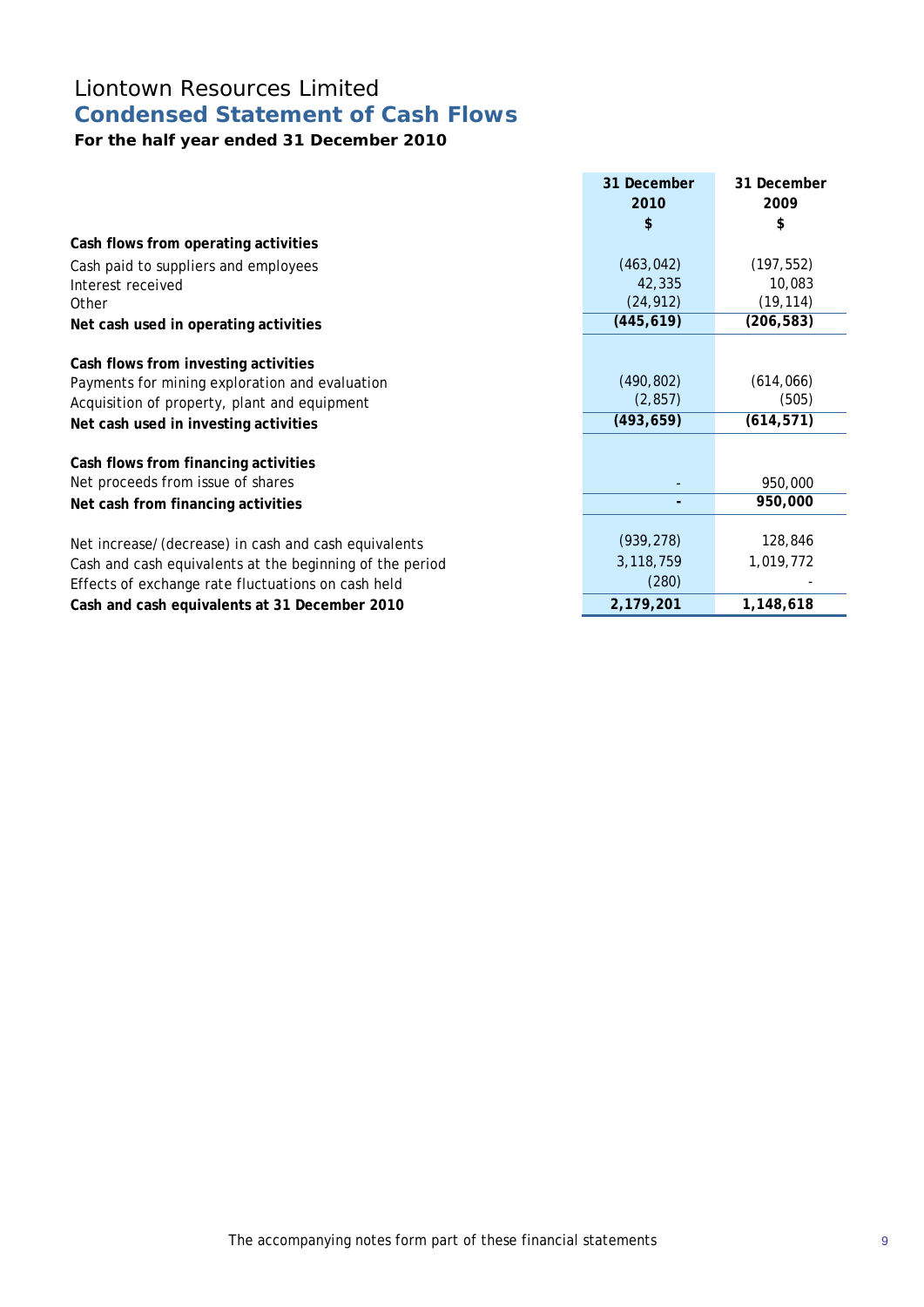## **For the half year ended 31 December 2010**

#### **1. Significant accounting policies**

#### **(a) Statement of compliance**

The interim financial statements are a general purpose financial report prepared in accordance with the requirements of the Corporations Act 2001, applicable accounting standards including AASB 134 'Interim Financial Reporting', Accounting Interpretations and other authoritative pronouncements of the Australian Accounting Standards Board ('AASB'). Compliance with AASB 134 ensures compliance with IAS 34 'Interim Financial Reporting'.

This condensed half-year report does not include full disclosures of the type normally included in an annual financial report. Therefore, it cannot be expected to provide as full an understanding of the financial performance, financial position and cash flows of the Company as in the full financial report.

It is recommended that this financial report be read in conjunction with the annual financial report for the year ended 30 June 2010 and any public announcements made by Liontown Resources Limited during the half-year in accordance with continuous disclosure requirements arising under the Corporations Act 2001 and the ASX Listing Rules.

The accounting policies adopted are consistent with those of the previous financial year and corresponding interim reporting period, except as set out below.

#### **(b) Basis of preparation**

The interim report has been prepared on a historical cost basis. Cost is based on the fair value of the consideration given in exchange for assets. The company is domiciled in Australia and all amounts are presented in Australian dollars, unless otherwise noted.

#### **(c) Significant accounting judgments and key estimates**

The preparation of interim financial reports requires management to make judgments, estimates and assumptions that affect the application of accounting policies and the reported amounts of assets, liabilities, income and expense. Actual results may differ from these estimates.

In preparing this interim report, the significant judgments made by management in applying the Company's accounting policies and the key sources of estimation uncertainty were the same as those that applied to the financial report for the year ended 30 June 2010.

#### **(d) Adoption of new and revised Accounting Standards**

In the half-year ended 31 December 2010, the Company has reviewed all new and revised Standards and Interpretations issued by the AASB that are relevant to its operations and effective for annual reporting periods beginning on or after 1 July 2010. It has been determined by the Company that there is no impact, material or otherwise, of the new and revised Standards and Interpretations on its business and, therefore, no change is necessary to the Company's accounting policies.

The Company has also reviewed all new Standards and Interpretations that have been issued but are not yet effective for the half year ended 31 December 2010. As a result of this review the Directors have determined that there is no impact, material or otherwise, of the new and revised Standards and Interpretations on its business and, therefore, no change is necessary to the Company's accounting policies.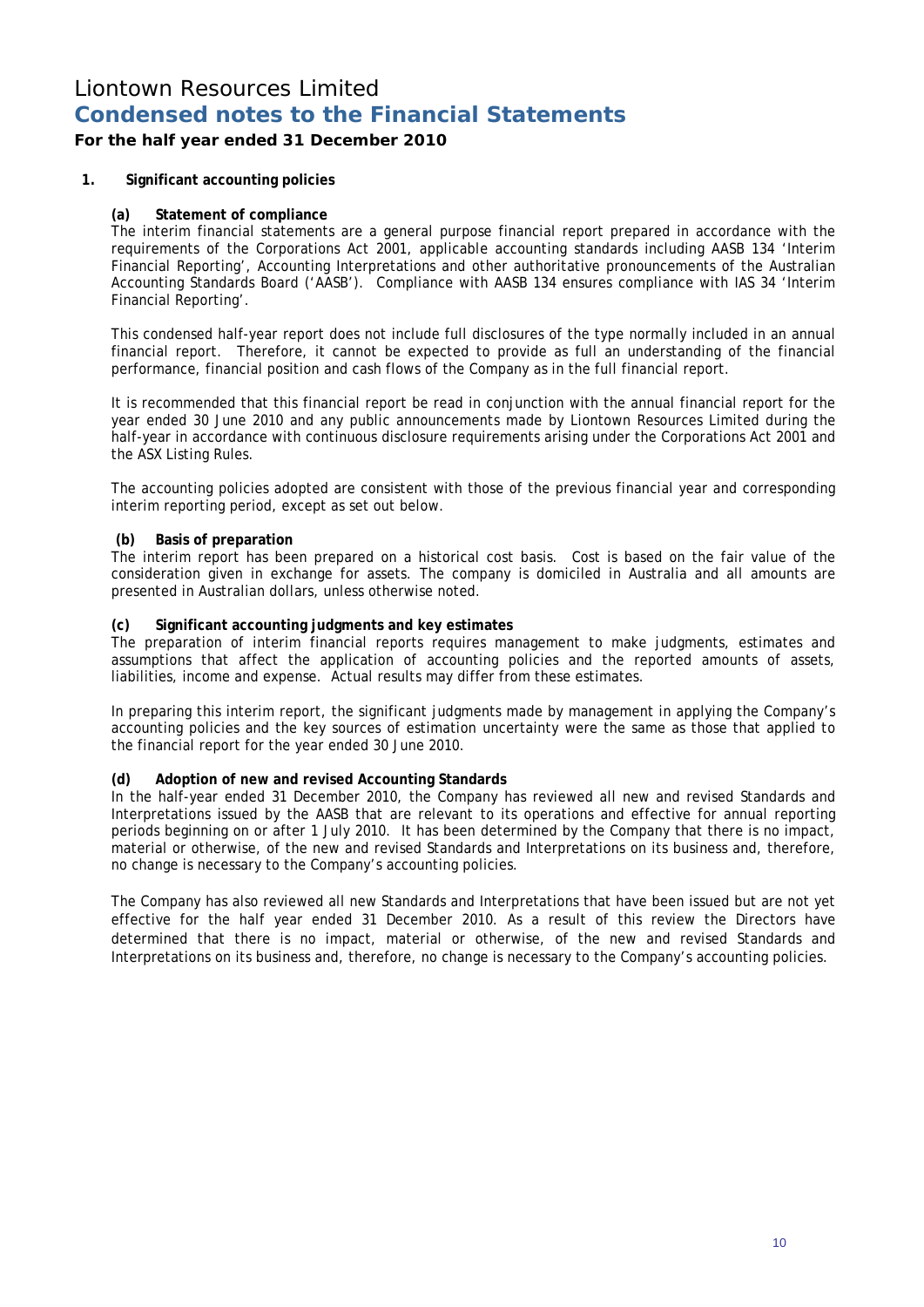### **For the half year ended 31 December 2010**

### **2. Segment reporting**

#### **Geographical segments**

The Company has identified its operating segments based on internal reports that are reviewed and used by the Board of Directors in assessing performance and in determining the allocation of resources.

The operating segments are identified by management based on the allocation of costs; whether they are corporate related costs or exploration costs. Results of both segments are reported to the Board of Directors on at least a monthly basis.

|                                        | <b>Exploration and Evaluation</b> |                                   | Corporate              |             | Total       |              |
|----------------------------------------|-----------------------------------|-----------------------------------|------------------------|-------------|-------------|--------------|
|                                        | 31 December                       | 31 December                       | 31 December            | 31 December | 31 December | 31 December  |
|                                        | 2010                              | 2009                              | 2010                   | 2009        | 2010        | 2009         |
|                                        | \$                                |                                   | \$                     |             | \$          | \$           |
| Net gain on sale of exploration assets |                                   | 1,141,713                         |                        |             |             | 1,141,713    |
| Exploration costs not capitalised      | (211, 334)                        | (14, 618)                         |                        |             | (211, 334)  | (14, 618)    |
| Other Income                           |                                   |                                   |                        | 10,256      |             | 10,256       |
| Corporate and administrative expenses  |                                   |                                   | (540, 951)             | (373, 344)  | (540, 951)  | (373, 344)   |
| Segment net gain/ loss after tax       | (211, 334)                        | 1,127,095                         | (540, 951)             | (363,088)   | (752, 285)  | 764,007      |
| Unallocated income/(expenses)          |                                   |                                   |                        |             |             |              |
| Net financing income                   |                                   |                                   |                        |             | 64,818      | 10,877       |
| Loss before income tax                 |                                   |                                   |                        |             | (687, 467)  | 774,884      |
|                                        |                                   | <b>Exploration and Evaluation</b> | Corporate              |             | Total       |              |
|                                        | 31 December                       | 30 June                           | 31 December<br>30 June |             | 31 December |              |
|                                        | 2010                              | 2010                              | 2010                   | 2010        | 2010        | 30 June 2010 |
|                                        |                                   |                                   | \$                     |             |             |              |
| Segment assets:                        |                                   |                                   |                        |             |             |              |
| Exploration and evaluation assets      | 1,265,560                         | 925,950                           |                        |             | 1,265,560   | 925,950      |
| Other                                  | 72,188                            | 81,738                            | 160,835                | 95,452      | 233,023     | 177,190      |
|                                        | 1,337,748                         | 1,007,688                         | 160,835                | 95,452      | 1,498,583   | 1,103,140    |
| <b>Unallocated assets</b>              |                                   |                                   |                        |             | 2,252,801   | 3,169,475    |
| <b>Total assets</b>                    |                                   |                                   |                        |             | 3,751,384   | 4,272,615    |
| <b>Segment Liabilities</b>             | 42,233                            | 34,503                            | 83,294                 | 89,280      | 125,527     | 123,783      |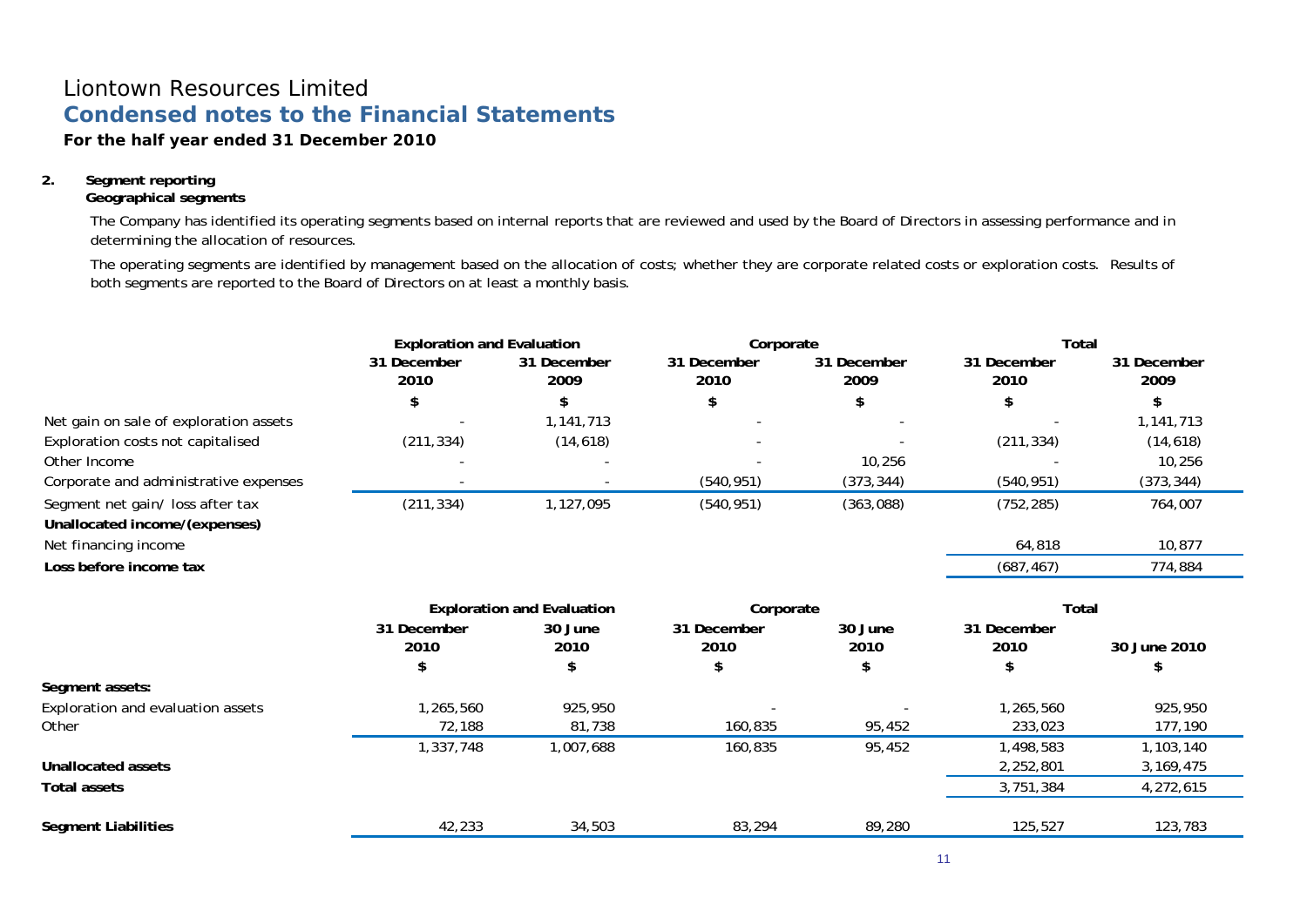## **For the half year ended 31 December 2010**

## **3. Profit/(Loss) before income tax expense**

The following income and expense items are relevant in explaining the financial performance for the halfyear:

|    |              |                                                          | 2010        | 2009          |
|----|--------------|----------------------------------------------------------|-------------|---------------|
|    |              |                                                          | \$          | \$            |
|    | (a)          | Net gain on sale of exploration and evaluation<br>assets |             |               |
|    |              | Consideration                                            |             | 2,250,000     |
|    |              | Costs of tenements sold                                  |             | (1, 108, 287) |
|    |              | Net gain on sale of exploration and evaluation           |             |               |
|    |              | assets                                                   |             | 1,141,713     |
|    | (b)          | Other Income                                             |             |               |
|    |              | Net finance income                                       | 64,818      | 10,877        |
|    |              | Other income                                             |             | 10,256        |
|    |              |                                                          | 64,818      | 21,133        |
|    |              |                                                          |             |               |
|    | (c)          | Corporate administrative expenses                        |             |               |
|    |              | Depreciation and amortisation                            | 16,227      | 23,162        |
|    |              | Insurance                                                | 6,449       | 6,076         |
|    |              | Legal fees                                               | 17,774      | 12,850        |
|    |              | Head office costs                                        | 80,270      | 77,525        |
|    |              | Personnel expenses                                       | 337,099     | 177,303       |
|    |              | Regulatory and compliance                                | 47,335      | 55,311        |
|    |              | Other                                                    | 35,797      | 21,117        |
|    |              | <b>Total</b>                                             | 540,951     | 373,344       |
|    |              |                                                          |             |               |
| 4. |              | Exploration and evaluation expenditure                   |             |               |
|    |              |                                                          | 6 months to | Year to       |
|    |              |                                                          | 31 December | 30 June       |
|    |              |                                                          | 2010        | 2010          |
|    |              |                                                          | \$          | \$            |
|    |              | Cost brought forward                                     | 925,950     | 1,598,577     |
|    |              | Expenditure incurred during the period                   | 550,944     | 1,079,010     |
|    |              | Impairment loss                                          |             | (628, 732)    |
|    |              | Exploration expenditure not capitalised                  | (211, 334)  | (14, 618)     |
|    |              | Carrying value of exploration and evaluation assets sold |             | (1, 108, 287) |
|    | <b>Total</b> |                                                          | 1,265,560   | 925,950       |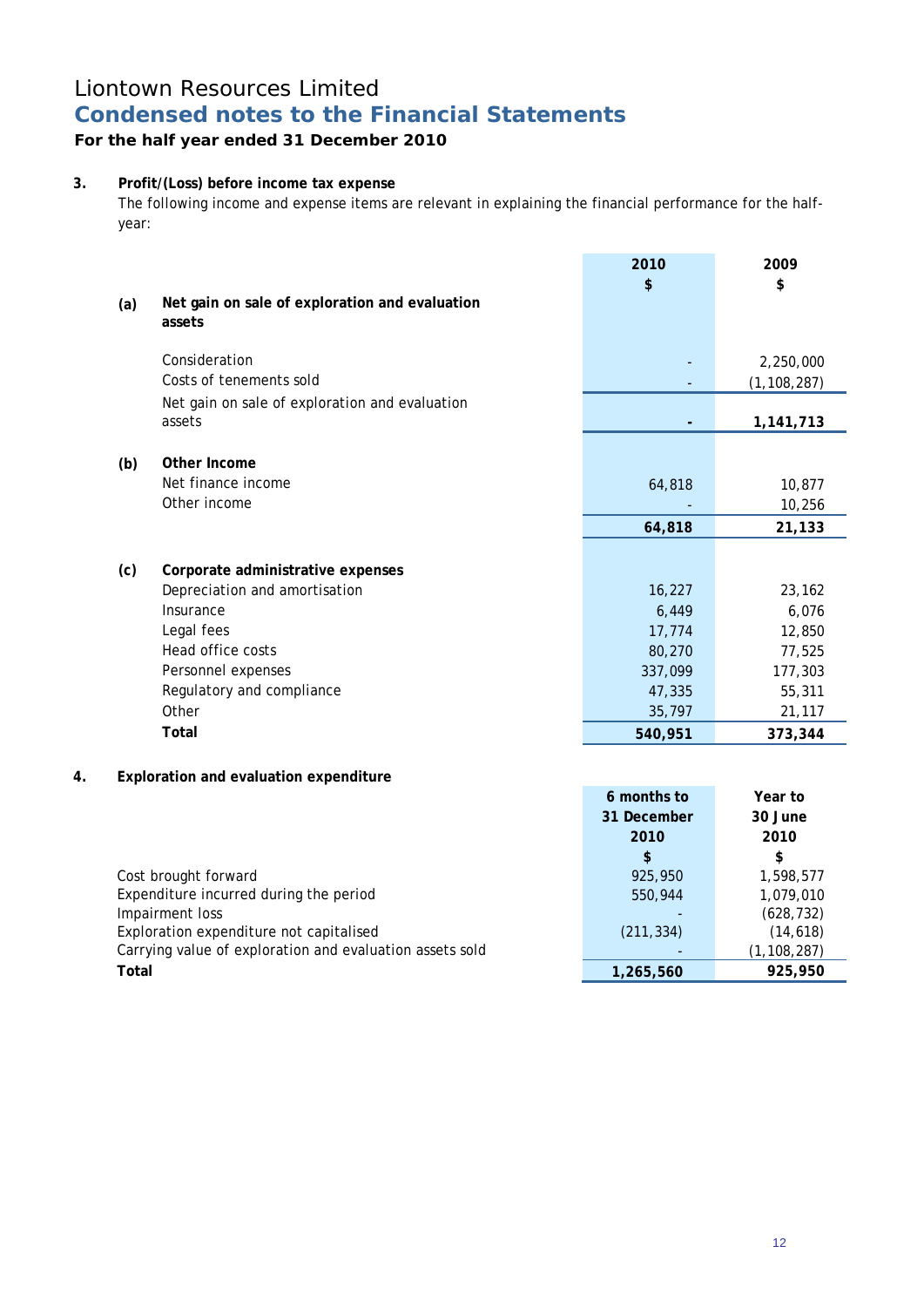## **For the half year ended 31 December 2010**

### **5. Issued capital**

|    | Issued and fully paid ordinary shares                           | 31 December<br>2010<br>No.<br>211,073,581 | 30 June<br>2010<br>No.<br>210,073,581 |
|----|-----------------------------------------------------------------|-------------------------------------------|---------------------------------------|
|    |                                                                 |                                           |                                       |
|    |                                                                 | No.                                       | \$                                    |
|    | Balance at 30 June 2010                                         |                                           |                                       |
|    |                                                                 | 210,073,581                               | 20,280,242                            |
|    | Issue of shares on acquisition of exploration tenements         | 1,000,000                                 | 63,604                                |
|    | Balance at 31 December 2010                                     | 211,073,581                               | 20,343,846                            |
| 6. | <b>Share Options</b>                                            |                                           |                                       |
|    |                                                                 | 31 December                               | 31 December                           |
|    |                                                                 | 2010                                      | 2009                                  |
|    |                                                                 | No.                                       | No.                                   |
|    | Movements in options over ordinary shares on issue:             |                                           |                                       |
|    | At 1 July                                                       | 10,310,000                                | 15,635,000                            |
|    | Options issued during the half year under the Employee and      |                                           |                                       |
|    | Consultant Option plan*                                         | 4,150,000                                 |                                       |
|    | Options forfeited under the Employee and Consultant Option Plan | (2,810,000)                               | (6, 325, 000)                         |
|    | At 31 December                                                  | 11,650,000                                | 9,310,000                             |

\*At the Company's annual general meeting held in November 2010, shareholders approved the issue of options to Mr David Richards. 3,000,000 unlisted options over ordinary shares were issued with an exercise price of 10 cents and expiring on the 1 May 2013. Of these options, 1,000,000 vested immediately, and 2,000,000 vest 1 May 2011.

### **7. Related Parties**

Key management personnel including non-executive directors receive compensation in the form of shortterm employee benefits, post-employment benefits and share-based payment awards. For the six months ended 31 December 2010, executive personnel received total compensation of \$196,744 (six months ended 31 December 2009: \$104,381) and non-executive directors received total compensation of \$132,928 (six months ended 31 December 2009: \$127,109).

### **Other related parties transactions**

The Company used the consulting and legal services of Mr Anthony Kiernan during the six months ended 31 December 2010. Amounts were billed based on normal market rates for such services and were due and payable under normal payment terms. Total amount paid during the period was \$12,600 (six months ended 31 December 2009: \$12,600). No amounts were outstanding or payable at the end of the period.

### **8. Events Subsequent to Reporting Date**

There were no events subsequent to reporting date.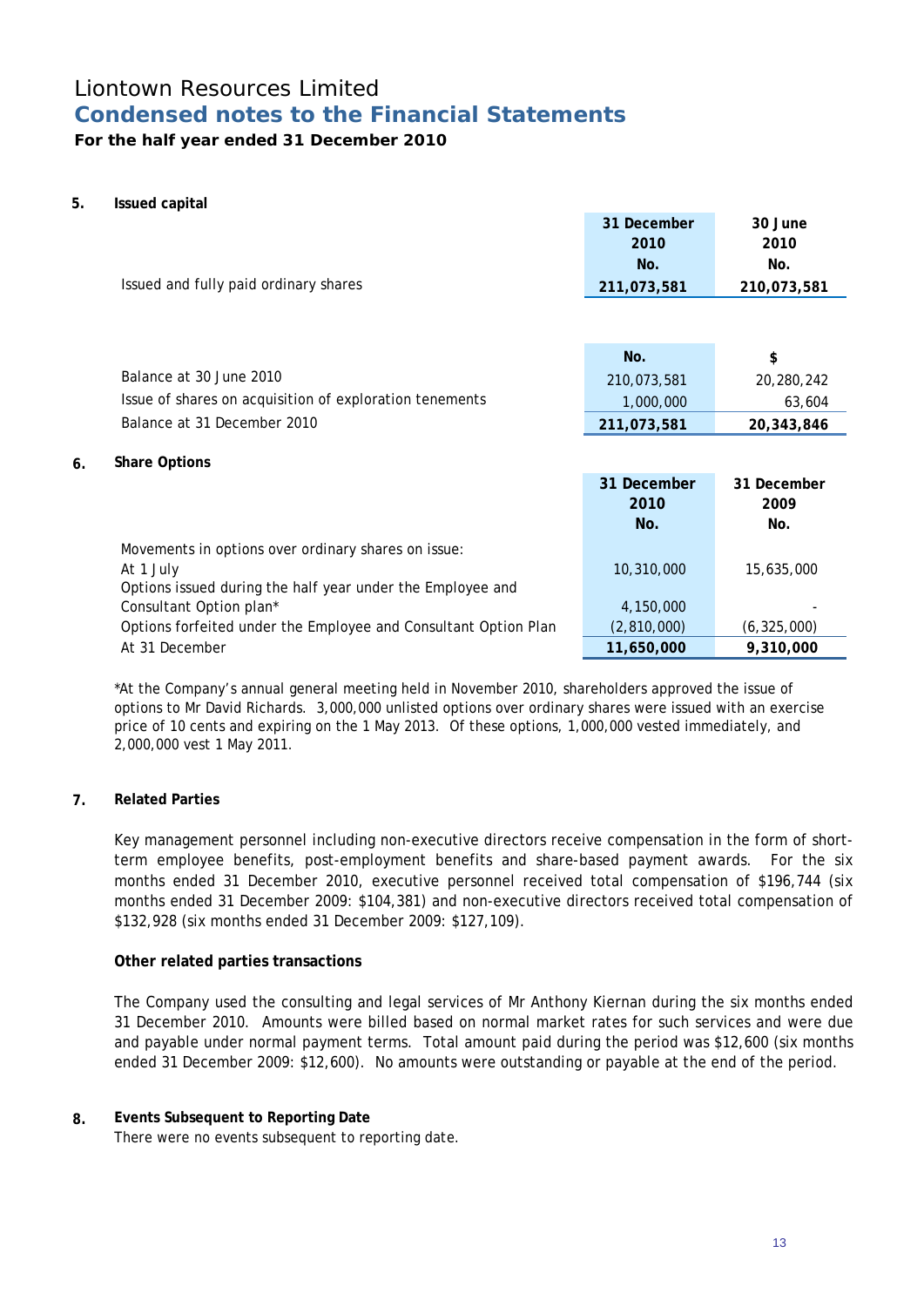In the opinion of the directors of Liontown Resources Limited ('the company'):

- 1. The attached financial statements and notes thereto are in accordance with the Corporations Act 2001 including:
	- a. comply with Accounting Standards, the Corporations Regulations 2001 and other mandatory professional reporting requirements; and
	- b. give a true and fair view of the company's financial position as at 31 December 2010 and of its performance for the half-year then ended.
- 2. There are reasonable grounds to believe that the company will be able to pay its debts as and when they become due and payable.

This declaration is signed in accordance with a resolution of the Board of Directors made pursuant to s.303(5) of the Corporations Act 2001.

Dated this 16<sup>th</sup> day of March 2011

Davet Actords

David Richards Managing Director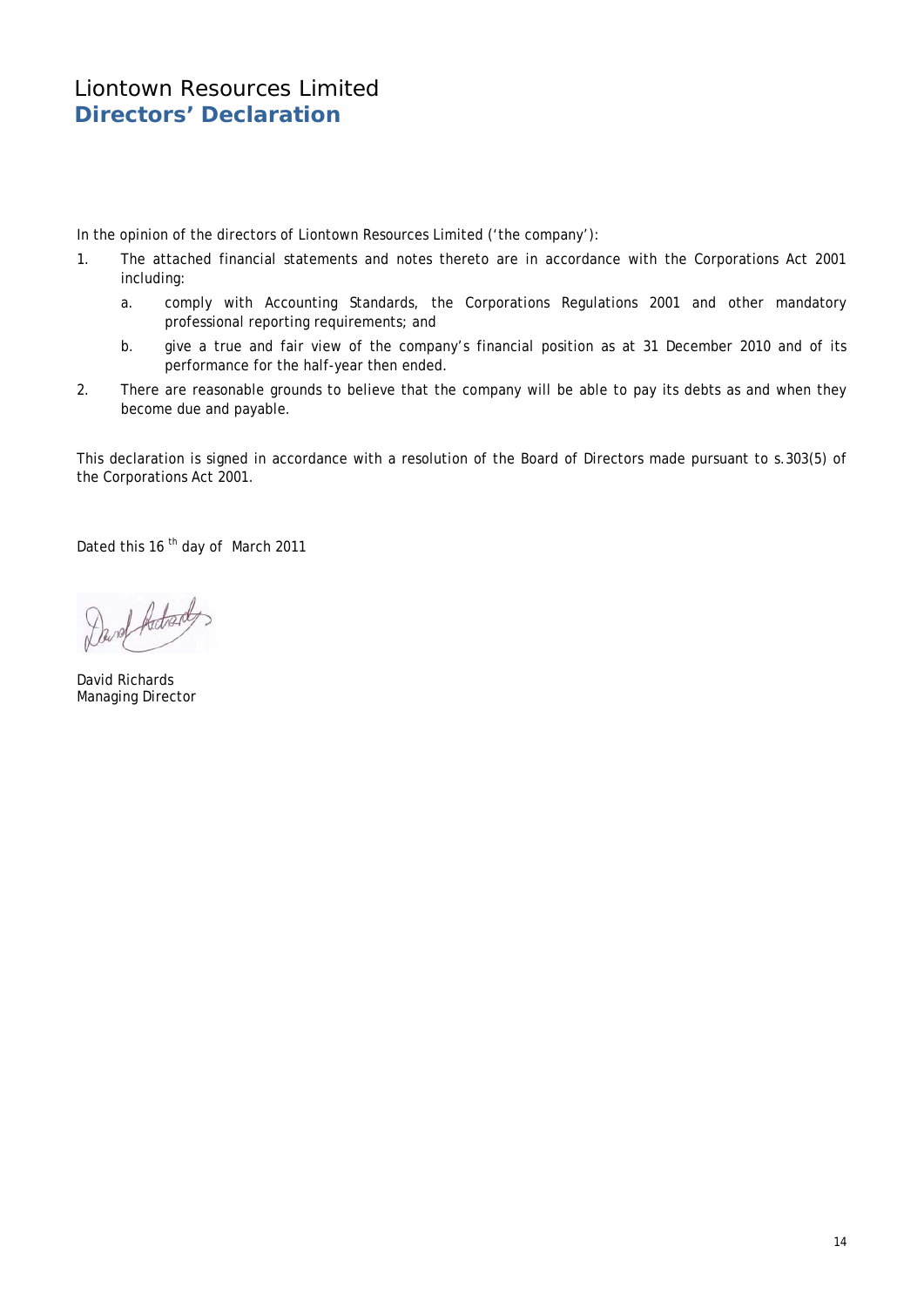

### **INDEPENDENT AUDITOR'S REVIEW REPORT**

To the members of Liontown Resources Limited

#### **Report on the Condensed Half-Year Financial Report**

We have reviewed the accompanying half-year financial report of Liontown Resources Limited ("the Company") which comprises the condensed statement of financial position as at 31 December 2010, the condensed statement of comprehensive income, condensed statement of changes in equity and condensed statement of cash flows for the half-year ended on that date, notes comprising a summary of significant accounting policies and other explanatory notes and the directors' declaration.

### **Directors' Responsibility for the Half-Year Financial Report**

The directors of the Company are responsible for the preparation of the half-year financial report that gives a true and fair view in accordance with Australian Accounting Standards and the *Corporations Act 2001* and for such control as the directors determine is necessary to enable the preparation of the half-year financial report that is free from material misstatement, whether due to fraud or error.

#### **Auditor's Responsibility**

Our responsibility is to express a conclusion on the half-year financial report based on our review. We conducted our review in accordance with Auditing Standard on Review Engagements ASRE 2410 *Review of a Financial Report Performed by the Independent Auditor of the Entity*, in order to state whether, on the basis of the procedures described, we have become aware of any matter that makes us believe that the financial report is not in accordance with the *Corporations Act 2001* including: giving a true and fair view of the company's financial position as at 31 December 2010 and its performance for the half-year ended on that date; and complying with Accounting Standard AASB 134 *Interim Financial Reporting* and the *Corporations Regulations 2001*. As the auditor of Liontown Resources Limited, ASRE 2410 requires that we comply with the ethical requirements relevant to the audit of the annual financial report.

A review of a half-year financial report consists of making enquiries, primarily of persons responsible for financial and accounting matters, and applying analytical and other review procedures. A review is substantially less in scope than an audit conducted in accordance with Australian Auditing Standards and consequently does not enable us to obtain assurance that we would become aware of all significant matters that might be identified in an audit. Accordingly, we do not express an audit opinion.

**HLB Mann Judd (WA Partnership) ABN 22 193 232 714 Level 4 130 Stirling Street Perth 6000 PO Box 8124 Perth BC 6849 Western Australia. Telephone +61 (08) 9227 7500. Fax +61 (08) 9227 7533. Email: hlb@hlbwa.com.au. Website: http://www.hlb.com.au** 

**Liability limited by a scheme approved under Professional Standards Legislation**